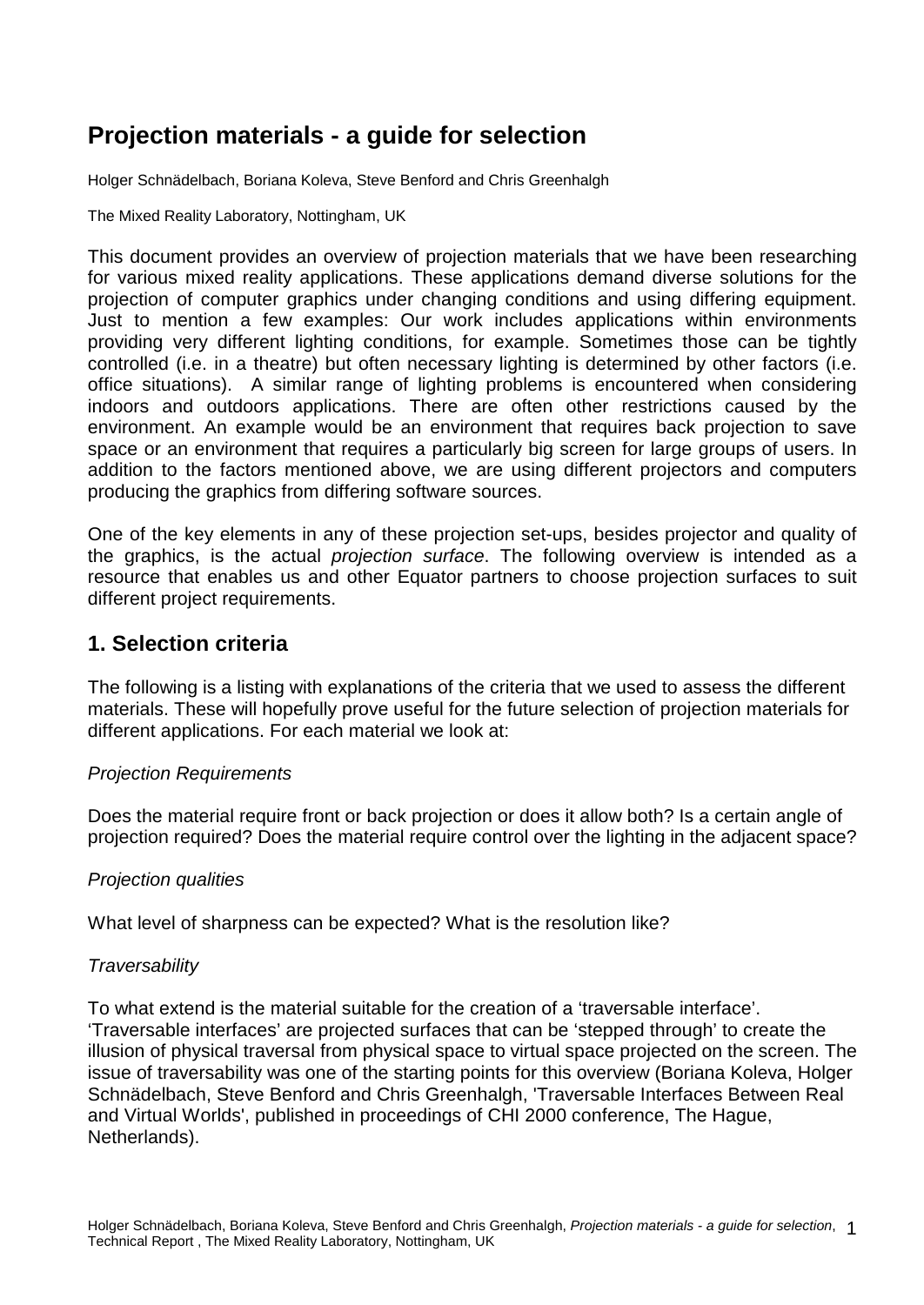#### Shapes/Curvature

What kinds of shapes are available? Can the material be curved (Two-dimensional curves create cylinder segments while three-dimensional curves create dome segments or other freeform shapes)?

#### Maintenance / Durability

How can the surface be kept clean? How susceptible is the surface to physical damage?

#### Maximum Dimensions

What are the maximum dimensions the material is typically available in?

#### Weight/m2

What is the weight per square metre for the thickness typically required for a projection screen?

#### Cost/m2

What is the cost per square metre for the thickness typically required for a projection screen?

#### **Manufacture**

How is the material made?

#### Source / Reference

Where can the material be sourced from? Projects or applications this material has been used for?

#### **Advantages**

Summary of the material's advantages.

#### **Disadvantages**

Summary of the material's disadvantages.

## **2. The materials researched**

This section provides a list of the materials we looked at with a short description of each material. The list is split into two categories: rigid materials (i.e. glass) and flexible materials (i.e.PVC).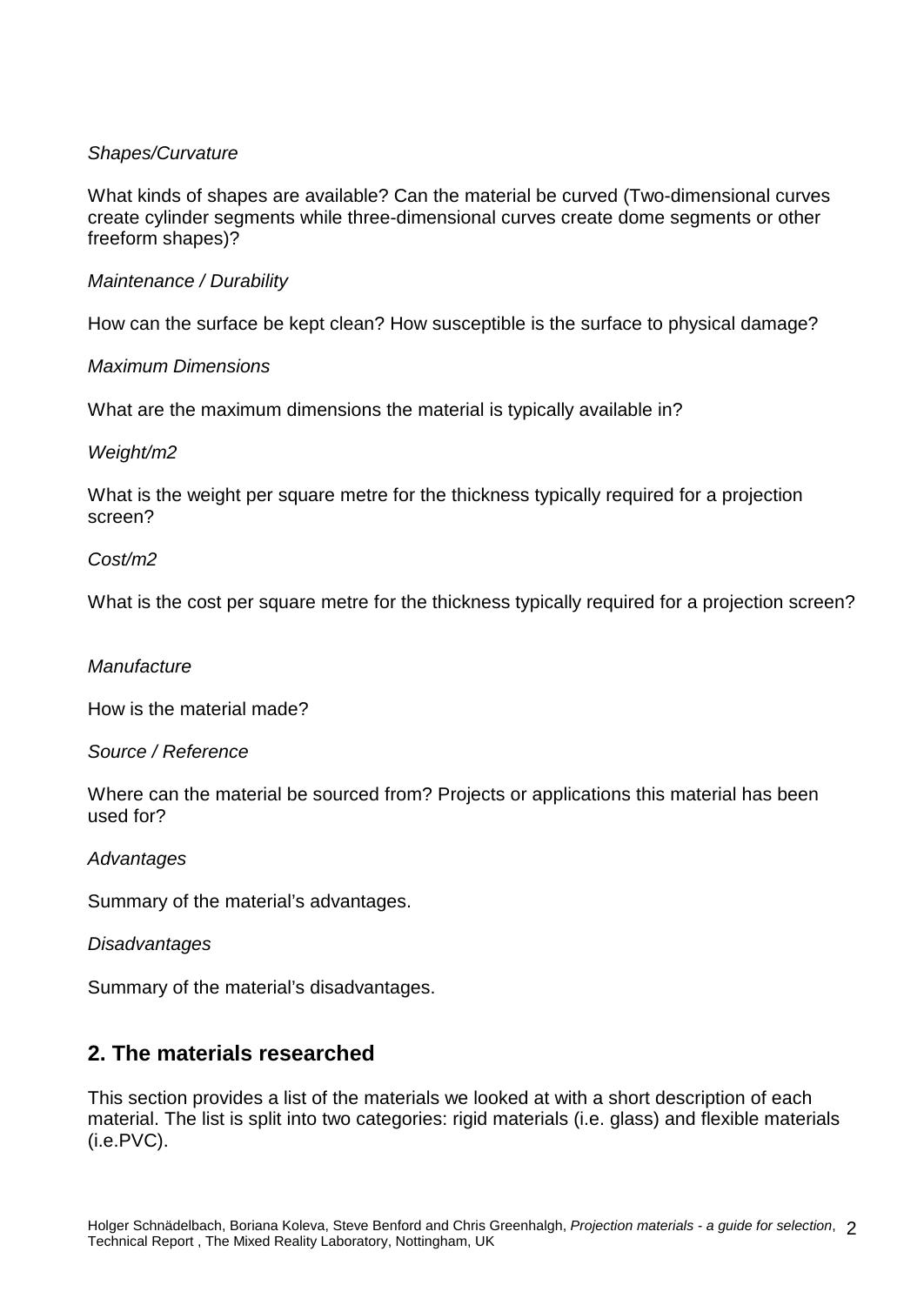### **2.1 Rigid materials**

#### **2.1.1 Glass**

#### **Translucent**

Planar transparent glass whose surface has been treated so one can only partially see through it (i.e. shadows, figures). Light is still transmitted but at a reduced rate

#### **Patterned**

Planar transparent glass to which a pattern (i.e. dots) has been applied. The dots act as the surface holding the image leaving transparent gaps between them.

#### Chromatic

A chromatic gel is layered between two layers of planar glass. This layer can be triggered to switch between a transparent and translucent state. In the translucent state chromatic glass can hold an image.

#### **2.2.2 Plastics**

#### **Translucent**

Planar transparent plastic (i.e. acrylic) whose surface has been treated so one can only partially see through it (i.e. shadows, figures). Light is still transmitted but at a reduced rate.

#### **Patterned**

Planar transparent plastic (i.e. acrylic) to which a pattern (i.e. dots) has been applied. The dots act as the surface holding the image leaving transparent gaps between them.

#### Professional projection material

Planar transparent plastic (i.e. acrylic) to which a system of lenses has been applied. The lenses typically increase the levels of light transmission, viewing angle and contrast.

#### **Holographic**

Planar transparent plastic (i.e. acrylic) to which a transparent film containing a lens system has been applied. Holds an image although transparent.

#### Fibre reinforced

Plastic material moulded together with glass or carbon fibre to produce a very strong surface.

#### **2.2 Flexible Materials**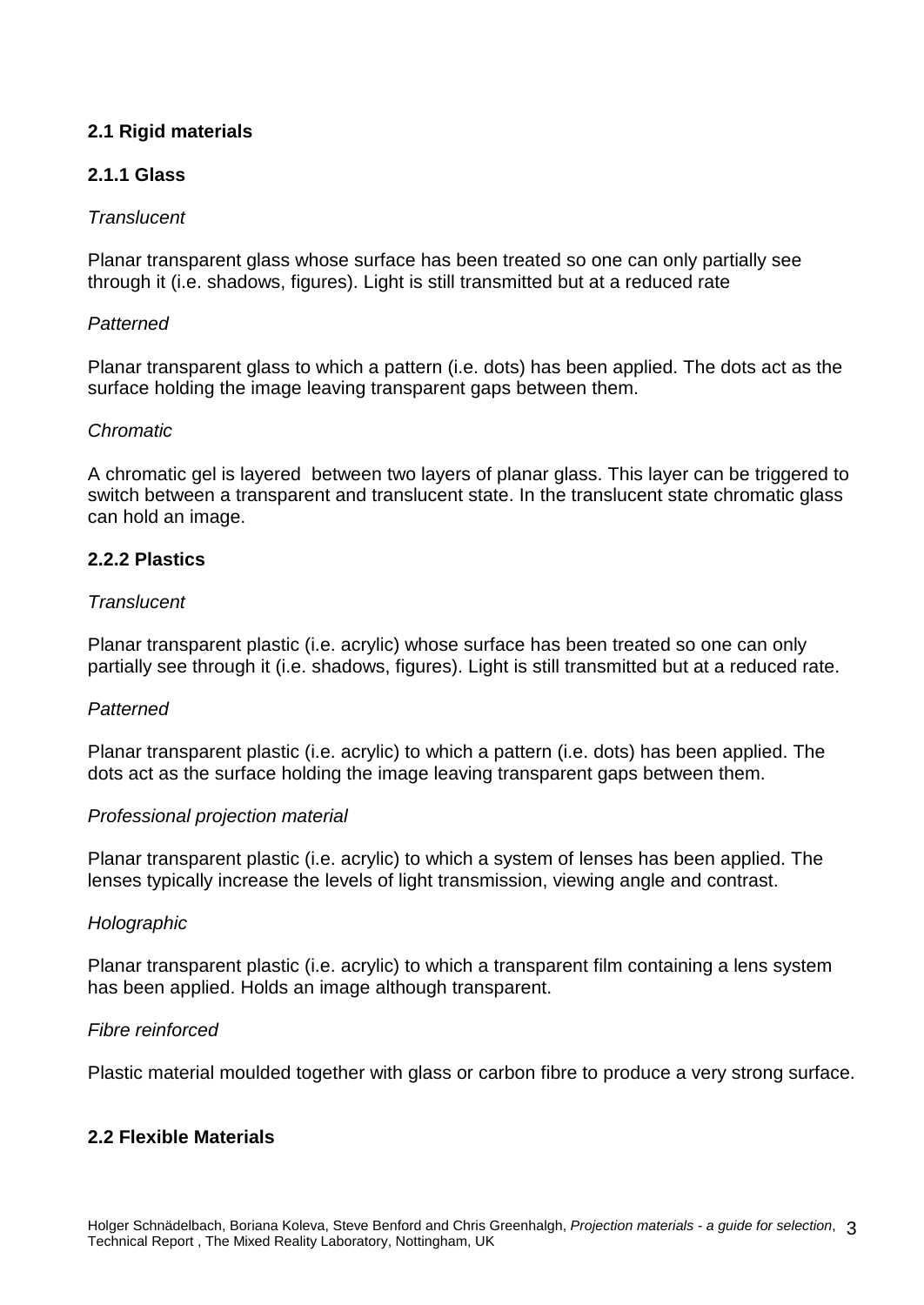#### Professional Projection screens

Flexible plastic material that has been treated to improve projection quality for front or back projection.

#### Household plastics

Flexible plastic material like shower curtain or table cloth that happens to have the right qualities for projection purposes.

#### **Cotton**

Translucent fabric material ordinarily used for curtains etc that happens to have the right qualities for projection purposes

#### **Gauze**

Semi-transparent fabric ordinarily used for curtains etc. that allows back and front projection while maintaining some transparency.

#### Beads on nylon threads

Translucent plastic or glass beads lined up on threads of nylon or similar material to forma a curtain.

#### Line

Nylon or similarly translucent line assembled in a curtain, a principle that has been used in early curved projection screens.

#### **Water**

A fine spray of water produced using insecticide nozzles

#### Smoke/fog/haze

A curtain of haze particles that can be used for projection purposes

## **3. Appendix - overview of materials and properties**

The following table provides an overview of the materials researched. It is split into rigid materials and flexible materials.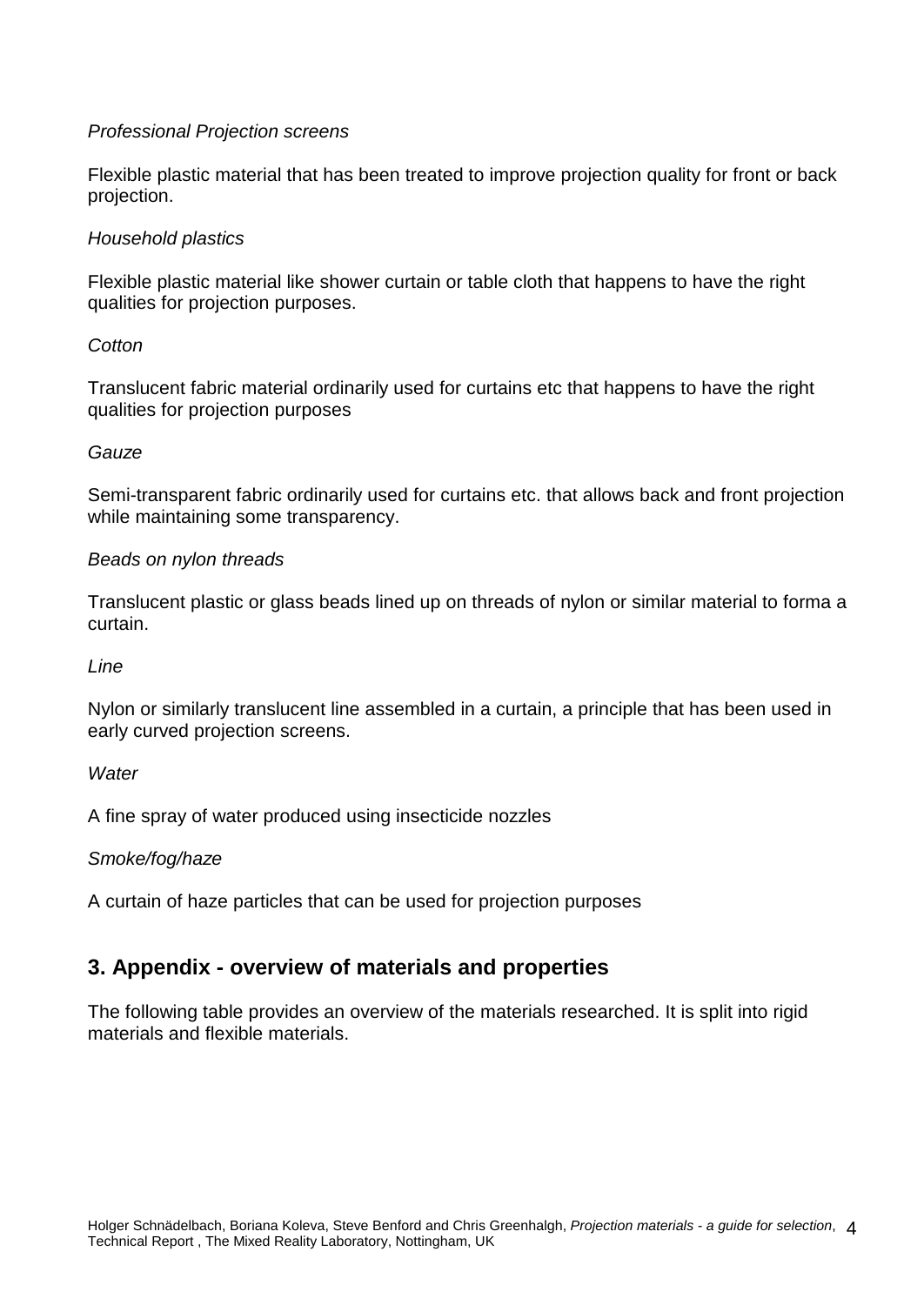5

| <b>Rigid materials</b> |                                                                                                                                                             |                                                                                                                                                                                                             |                                                                                                                                                                                                             |                                                                                                 |                                                                                                                                                                                                                                                                                                                    |                                                                                                                           |                                                                                            |                                                                                  |                                                                  |                                                                                                                                     |                                             |                                                                                                                                                                     |                                                                                                  |                        |
|------------------------|-------------------------------------------------------------------------------------------------------------------------------------------------------------|-------------------------------------------------------------------------------------------------------------------------------------------------------------------------------------------------------------|-------------------------------------------------------------------------------------------------------------------------------------------------------------------------------------------------------------|-------------------------------------------------------------------------------------------------|--------------------------------------------------------------------------------------------------------------------------------------------------------------------------------------------------------------------------------------------------------------------------------------------------------------------|---------------------------------------------------------------------------------------------------------------------------|--------------------------------------------------------------------------------------------|----------------------------------------------------------------------------------|------------------------------------------------------------------|-------------------------------------------------------------------------------------------------------------------------------------|---------------------------------------------|---------------------------------------------------------------------------------------------------------------------------------------------------------------------|--------------------------------------------------------------------------------------------------|------------------------|
| <b>Materials</b>       | <b>Description</b><br>Features                                                                                                                              | Projection<br>Require-<br>ments                                                                                                                                                                             | Projection<br>qualities                                                                                                                                                                                     | Traversabiliy                                                                                   | Shapes/<br>Curvature                                                                                                                                                                                                                                                                                               | Maintenance<br>/ Durability                                                                                               | Max.<br><b>Dimension</b>                                                                   | Weight/m <sup>2</sup><br>(at<br>appropriate<br>thickness of<br>each<br>material) | Cost/ $m^2$ +                                                    | Manufacture                                                                                                                         | Source/<br>Reference                        | Advantages                                                                                                                                                          | Disad-<br>vantges                                                                                | <b>Materials</b>       |
| Glass -<br>Translucent | Translucent.<br>Distributing<br>light evenly.<br>Constant<br>quality of<br>transparency.                                                                    | Requires<br>back-<br>projection.<br>Project straight<br>on. The gain is<br>not as good as<br>with<br>professional<br>materials.<br>Needs control<br>over lighting<br>conditions                             | Projection<br>seems<br>reasonably<br>clear, no<br>definite data<br>available,<br>angle of view<br>limited, light<br>tansmission is<br>high (75%)                                                            | In form of a<br>door set-up.<br>Sheets are<br>mounted to<br>rotate or slide<br>out of the way.  | Typically<br>rectangular.<br>Corners can be<br>rounded off. Other<br>shapes possible<br>as long as<br>materials remains<br>planar.<br>Can be curved in<br>two dimensions<br>(cylinder<br>segments) with<br>diameter<br>constraints. Can<br>be shaped in<br>three dimensions<br>(dome segments)<br>with great cost. | Simple,<br>cleaning like<br>normal<br>window.<br>Durable under<br>normal<br>circumstances.<br>Does not<br>scratch easily. | Standard stock<br>3210x1500<br>MM<br>(Solaglas).<br>Max.<br>6000x3210<br>MM<br>(Solaglas). | $-30$ kg.                                                                        | $~ $ £ 85 for<br>sandblasted.<br>$\sim$ £ 110 for<br>acid etched | Float glass is<br>acid etched<br>(very smooth<br>surface) or<br>sand blasted<br>(interesting<br>rough<br>patterns).                 | www.solaglas.<br>co.uk<br>none available    | Cost.<br>Availability.<br>Light<br>transmission<br>Frame less<br>fixture.                                                                                           | State of<br>transparency<br>fixed.<br>Weight.                                                    | Translucent<br>Glass   |
| Glass -<br>Patterned   | Glass with<br>pattern applied<br>to typically one<br>side.                                                                                                  | Depending on<br>the way the<br>pattern is<br>created: allows<br>back and front<br>projection.<br>Gain is low.<br>Needs control<br>over lighting<br>conditions.                                              | Pattern<br>reduces<br>resolution and<br>brightness.<br>This also<br>reduces the<br>sharpness.<br>Angle of view<br>limited. Light<br>transmission is<br>medium to<br>high, reduced<br>due to the<br>pattern. | In form of a<br>door set-up.<br>Sheets are<br>mounted to<br>rotate or slide<br>out of the way.  | Typically<br>rectangular.<br>Corners can be<br>rounded off. Other<br>shapes possible<br>as long as<br>materials remains<br>planar.<br>Can be curved in<br>two dimensions<br>(cylinder<br>segments) with<br>diameter<br>constraints. Can<br>be shaped in<br>three dimensions<br>(dome segments)<br>with great cost. | Simple,<br>cleaning like<br>normal window<br>Durable under<br>normal<br>circumstances,<br>does not<br>scratch easily      | 3400x1900<br>MM                                                                            | $-30$ kg.                                                                        | price not<br>available                                           | Patterns<br>screen-printed<br>onto glass.<br>Translucent<br>ink available<br>Or, bonded to<br>glass at very<br>high<br>temperature. | www.solaglass<br>.co.uk<br>none available   | Availability.<br>Light<br>transmission.<br>Frame less<br>fixture.                                                                                                   | State of<br>transparency<br>fixed.<br>Weight.                                                    | Glass -<br>Patterned   |
| Glass-<br>Chromatic    | Instant switch<br>between<br>transparent<br>and<br>translucent<br>states by<br>applying<br>electricity.<br>Power on<br>switches to<br>transparent<br>state. | Requires<br>back-<br>projection.<br>Project straight<br>on. The gain is<br>not as good as<br>with<br>professional<br>materials.<br>Needs control<br>over lighting<br>conditions.<br>Needs to be<br>$ext{f}$ | Projection<br>seems of good<br>quality (not<br>tested<br>ourselves).<br>Light<br>transmission is<br>medium to<br>high.                                                                                      | Only as door<br>set-up and<br>hindered by<br>heavy framing<br>necessary<br>around all<br>edges. | <b>Typically</b><br>rectangular.<br>Corners can be<br>rounded off, other<br>shapes possible<br>as long as<br>materials remains<br>planar.<br>Can be curved in<br>two dimensions<br>(cylinder<br>segments) with<br>diameter<br>conctrainte fuoru                                                                    | Simple,<br>cleaning like<br>normal window<br>Durable under<br>normal<br>circumstances,<br>does not<br>scratch easily      | 2800x1000<br>MM, there can<br>be larger sizes<br>this will be<br>very costly<br>(Solaglas) | $-30$ kg.                                                                        | ~500                                                             | Product name<br>(Solaglas<br>Privalite), LCD<br>element is<br>layered<br>between two<br>sheets of float<br>glass                    | www.solaglas,<br>co.uk<br><b>BBC</b> studio | Change of<br>Transparency.<br>Synchronizatio<br>n of this with<br>performance.<br>Complete<br>visual<br>permeability, if<br>desired. Light<br>transmission<br>high. | Cost. Weight.<br>Availability<br>only from one<br>company.<br>Fixing and<br>handling<br>complex. | Glass $-$<br>Chromatic |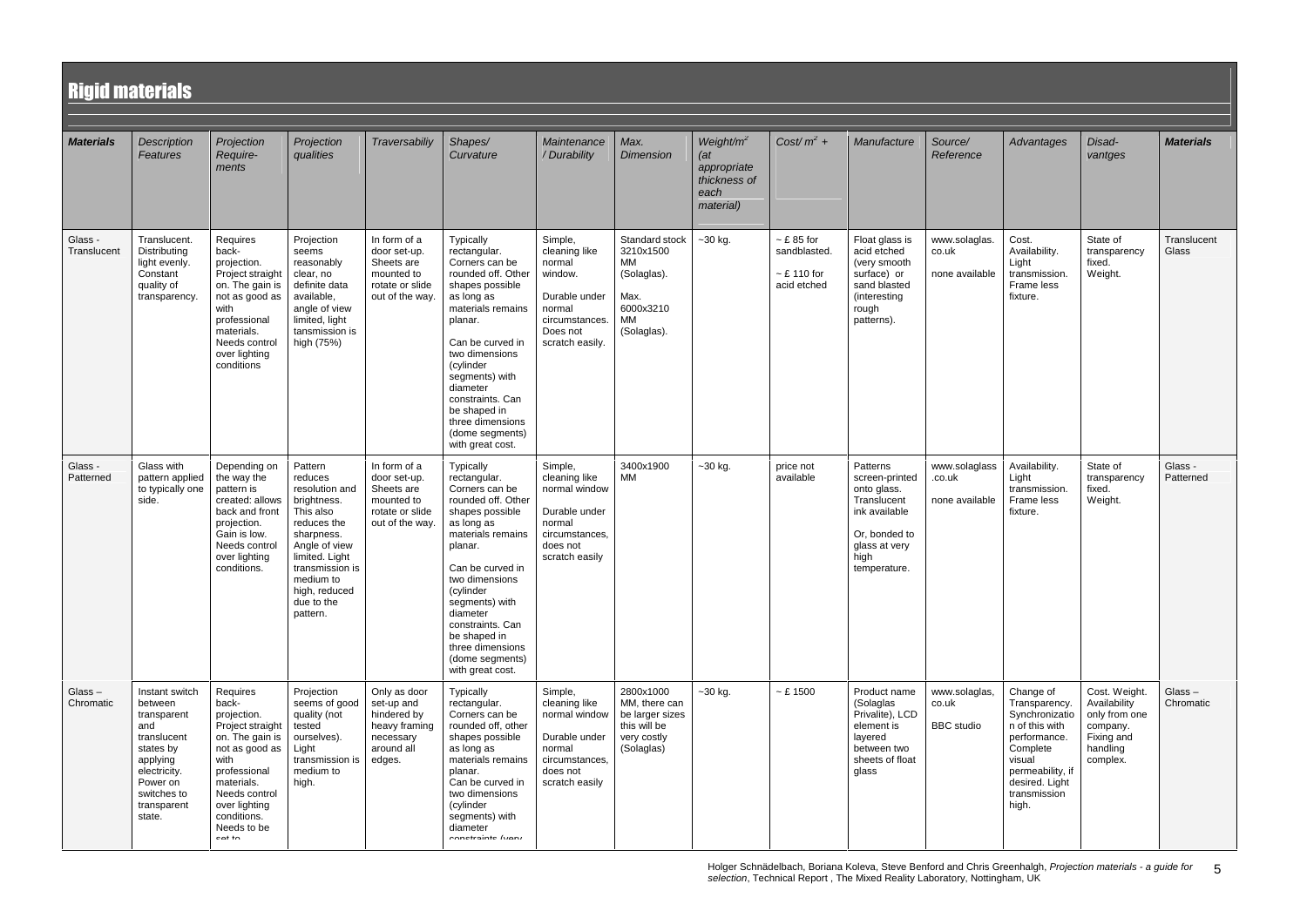|                                                    |                                                                                                                                   | translucent<br>state.                                                                                                                                                            |                                                                                                                                                                                                             |                             | expensive).                                                                                                                                                                                                                                                                           |                                                                                                                                                                                                                                          |                                                                                          |             |                                                                         |                                                                                                                                                                                                                                      |                                                                                                                                                                   |                                                                                                                                    |                                                                                         |                                                    |
|----------------------------------------------------|-----------------------------------------------------------------------------------------------------------------------------------|----------------------------------------------------------------------------------------------------------------------------------------------------------------------------------|-------------------------------------------------------------------------------------------------------------------------------------------------------------------------------------------------------------|-----------------------------|---------------------------------------------------------------------------------------------------------------------------------------------------------------------------------------------------------------------------------------------------------------------------------------|------------------------------------------------------------------------------------------------------------------------------------------------------------------------------------------------------------------------------------------|------------------------------------------------------------------------------------------|-------------|-------------------------------------------------------------------------|--------------------------------------------------------------------------------------------------------------------------------------------------------------------------------------------------------------------------------------|-------------------------------------------------------------------------------------------------------------------------------------------------------------------|------------------------------------------------------------------------------------------------------------------------------------|-----------------------------------------------------------------------------------------|----------------------------------------------------|
| Plastics -<br>Translucent                          | <b>Typically</b><br>acrylic plastic<br>(Perspex).<br>Sanded or<br>sand blasted<br>on one side.                                    | Requires<br>back-<br>projection.<br>Project straight<br>on. The gain is<br>not as good as<br>with<br>professional<br>materials.<br>Needs control<br>over lighting<br>conditions. | Projection<br>seems<br>reasonably<br>clear. No<br>definite data<br>available.<br>Angle of view<br>limited. Light<br>tansmission is<br>medium to<br>high.                                                    | In form of a<br>door set-up | <b>Typically</b><br>rectangular.<br>Corners can be<br>rounded off. Other<br>shapes possible<br>like circular<br>shapes for<br>example.<br>Can be curved in<br>two dimensions<br>(cylinder<br>segments)<br>Can be shaped in<br>three dimensions<br>(dome segments)<br>with great cost. | Relatively<br>simple. Avoid<br>scratching.<br>Attracts dust<br>due to<br>electrostatic<br>charges.<br>Abrasion is<br>higher than<br>with glass,<br>more easily<br>scratched.                                                             | 3000 MM x<br>2000 MM<br>(Amari Plastics<br>Plc.<br>Nottingham)                           | $~5$ kg     | $\sim$ £ 45 + the<br>machining on<br>one side                           | One surface is<br>sanded down<br>with<br>mechanical<br>sander or by<br>hand. Can<br>also be sand<br>blasted ?                                                                                                                        | Amari plastics,<br>Nottingham<br>Traversable<br>boundary -<br>sliding door.                                                                                       | Cost.<br>Simple fixing<br>and handling.<br>Light weight<br>Frame less<br>fixture.                                                  | State of<br>transparency<br>fixed.<br>Thermal<br>movement.<br>Electrostatic<br>charge.  | <b>Plastics</b><br>Translucent                     |
| Plastics -<br>Patterned                            | Typically clear<br>acrylic plastic<br>(Perspex),<br>With printed,<br>painted or<br>adhesive film<br>patterns of<br>dots or bands. | Depending on<br>the way the<br>pattern is<br>created: allows<br>back and front<br>projection,<br>Gain is low.<br>Needs control<br>over lighting<br>conditions.                   | Pattern<br>reduces<br>resolution and<br>brightness.<br>This also<br>reduces the<br>sharpness,<br>Angle of view<br>limited. Light<br>transmission is<br>medium to<br>high, reduced<br>due to the<br>pattern. | In form of a<br>door set-up | Typically<br>rectangular.<br>Corners can be<br>rounded off, other<br>shapes possible<br>like circular<br>shapes for<br>example.<br>Can be curved in<br>two dimensions<br>(cylinder<br>segments)<br>Can be shaped in<br>three dimensions<br>(dome segments)<br>with great cost.        | Relatively<br>simple, avoid<br>scratching.<br>Attracts dust<br>due to<br>electrostatic<br>charges.<br>Abrasion is<br>higher than<br>with glass,<br>more easily<br>scratched.<br>Abrasion and<br>scratches on<br>the pattern<br>possible. | 3000 MM x<br>2000 MM<br>(Amari Plastics<br>Plc.<br>Nottingham)                           | $~5$ kg     | $\sim$ £ 45 + the<br>cost of<br>applying the<br>pattern                 | Clear<br>materials has<br>pattern applied<br>by: spraying it<br>on with<br>template,<br>printing it on if<br>the thickness<br>of the material<br>permits it or by<br>the application<br>of an adhesive<br>film that is<br>patterned. | Amari plastics,<br>Nottingham for<br>the basic<br>material.<br>Screen printer<br>for the printing<br>process on<br>film.<br>Majic tele-<br>conferencing<br>system | Cost.<br>Simple fixing<br>and handling.<br>Light weight<br>Frame less<br>fixture.                                                  | State of<br>transparency<br>fixed, Thermal<br>movement<br>Electrostatic<br>charge       | Plastics -<br>Patterned                            |
| Plastics -<br>Holographic                          | Transparent<br>professional<br>screen that<br>holds a back-<br>projected<br>image.                                                | Requires back<br>projection.<br>Projection has<br>to hit surface<br>at 35 degrees<br>angle from the<br>back.                                                                     | Projection<br>quality is good<br>and clear even<br>in daylight<br>situations.<br>Sharp image.                                                                                                               | In form of a<br>door set-up | <b>Typically</b><br>rectangular,<br>corners can be<br>rounded off, other<br>shapes possible<br>like circular<br>shapes for<br>example.<br>Cannot be<br>curved?                                                                                                                        | Relatively<br>simple, avoid<br>scratching.<br>Attracts dust<br>due to<br>electrostatic<br>charges.<br>Abrasion is<br>higher than<br>with glass,<br>more easily<br>scratched                                                              | 40" and 60"<br>diagonal, DNP<br>Denmark                                                  | $~5$ 8kg    | 40" £4500<br>60" £6500                                                  | Lens system is<br>applied to<br>plastic film<br>which is in turn<br>applied to the<br>plastics.                                                                                                                                      | www.dnp.dk<br>Hugo Boss<br>stores -<br>Hannover and<br>New York                                                                                                   | Clear when<br>not projected<br>on to,<br>Complete<br>visual<br>permeability.                                                       | Cost. Thermal<br>movement<br>Electrostatic<br>charge                                    | Plastics -<br>Holographic                          |
| Plastics-<br>Professional<br>projection<br>screens | High image<br>quality on a<br>purpose made<br>material.                                                                           | Requires back<br>projection.<br>Gains up to 5<br>are possible.<br>Viewing angle<br>reduces with<br>higher gains.<br><b>Different</b><br>versions for<br>difforont                | High image<br>quality with<br>good<br>sharpness and<br>contrast even<br>in daylight<br>conditions.                                                                                                          | In form of a<br>door set-up | <b>Typically</b><br>rectangular,<br>corners can be<br>rounded off, other<br>shapes possible<br>like circular<br>shapes for<br>example.<br>Cannot be curved<br>Assill depend on                                                                                                        | Relatively<br>simple, avoid<br>scratching.<br>Attracts dust<br>due to<br>electrostatic<br>charges.<br>Abrasion is<br>higher than<br>with aloon                                                                                           | Standard stock<br>$\sim$ 2740MM x<br>3650MM at 4:3<br>ratio,<br>larger sizes<br>possible | $~\sim$ 8kg | $~$ -£1375 for<br>optical<br>systems<br>$~$ -£625 for<br>diffusion type | The optical<br>system is<br>edged into<br>either side of<br>the surface.<br>The diffusion<br>type is made<br>by chemical<br>treatment                                                                                                | www,dnp.dk or<br>www.stewartfil<br>m.com<br>Home<br>cinemas. Point<br>of sales<br>displays                                                                        | Optical quality<br>Simple fixing<br>and handling.<br>Light weight.<br>Frame less<br>fixture.<br>Expertise<br>readily<br>available. | Cost. State of<br>transparency<br>fixed.Therma<br>movement.<br>Electrostatic<br>charge. | Plastics-<br>Professional<br>projection<br>screens |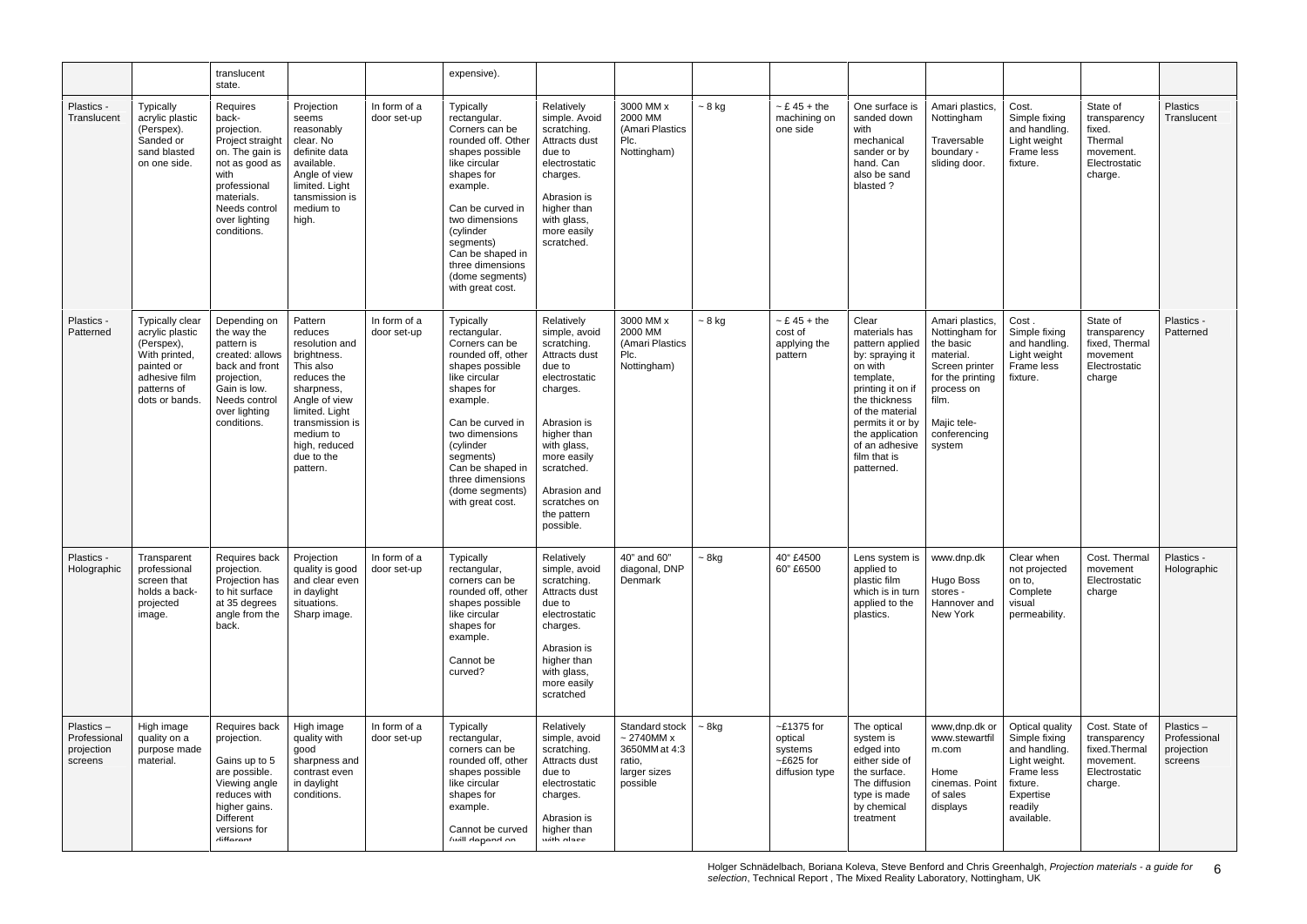|                                  |                                                                                      | daylight<br>conditions.                                                                                                                                                                                                                    |                                                                                                |                             | whether a lens<br>system can be<br>designed that<br>works for curved<br>screens)                                                                               | more easily<br>scratched                                                                                                                                                                                                                     |                                                                                                                         |              |                                                                                          |                                                                                                                                              |                                                                                         |                                                                                                                       |                                                                                                   |                                  |
|----------------------------------|--------------------------------------------------------------------------------------|--------------------------------------------------------------------------------------------------------------------------------------------------------------------------------------------------------------------------------------------|------------------------------------------------------------------------------------------------|-----------------------------|----------------------------------------------------------------------------------------------------------------------------------------------------------------|----------------------------------------------------------------------------------------------------------------------------------------------------------------------------------------------------------------------------------------------|-------------------------------------------------------------------------------------------------------------------------|--------------|------------------------------------------------------------------------------------------|----------------------------------------------------------------------------------------------------------------------------------------------|-----------------------------------------------------------------------------------------|-----------------------------------------------------------------------------------------------------------------------|---------------------------------------------------------------------------------------------------|----------------------------------|
| Plastics-<br>Fibre<br>reinforced | Plastic made<br>from resin and<br>various kinds<br>of fibres<br>(glass, carbon<br>). | Front<br>projection<br>should be no<br>problem, back<br>projection will<br>depend on<br>how<br>translucent the<br>material is in<br>practice.<br>Gain is<br>probably low.<br>So it will<br>require control<br>over lighting<br>conditions. | Image quality<br>will be affected<br>by pattern of<br>fibres. Light<br>transmission is<br>low. | In form of a<br>door set-up | The most<br>'shapeable'<br>material. Can be<br>curved in three<br>dimensions (dome<br>segments and<br>free form shapes)<br>according to the<br>form work used. | Relatively<br>simple, avoid<br>scratching.<br>Attracts dust<br>due to<br>electrostatic<br>charges.<br>Abrasion is<br>higher than<br>with glass,<br>more easily<br>scratched.<br>Very durable.<br>Structurally<br>very strong<br>and durable. | Difficult to give<br>maximum size<br>for. Depending<br>on space and<br>form work<br>available<br>during<br>manufacture. | $\sim$ 10 kg | Info not<br>available.<br>Depends too<br>much on<br>actual shape<br>and<br>requirements. | Fibres are laid<br>out in form<br>work, resin is<br>applied, this<br>can be done<br>by hand if<br>necessary<br>(surf boards,<br>boards etc.) | Glass fibre<br>plastics<br>moulders in<br>the yellow<br>pages.<br>Boats, racing<br>cars | Shapeability,<br>rigidity (can be<br>structural if<br>necessary).<br>can be made<br>in the lab (with<br>restrictions) | State of<br>transparency<br>fixed, Back<br>projection<br>might be<br>difficult. Image<br>quality. | Plastics-<br>Fibre<br>reinforced |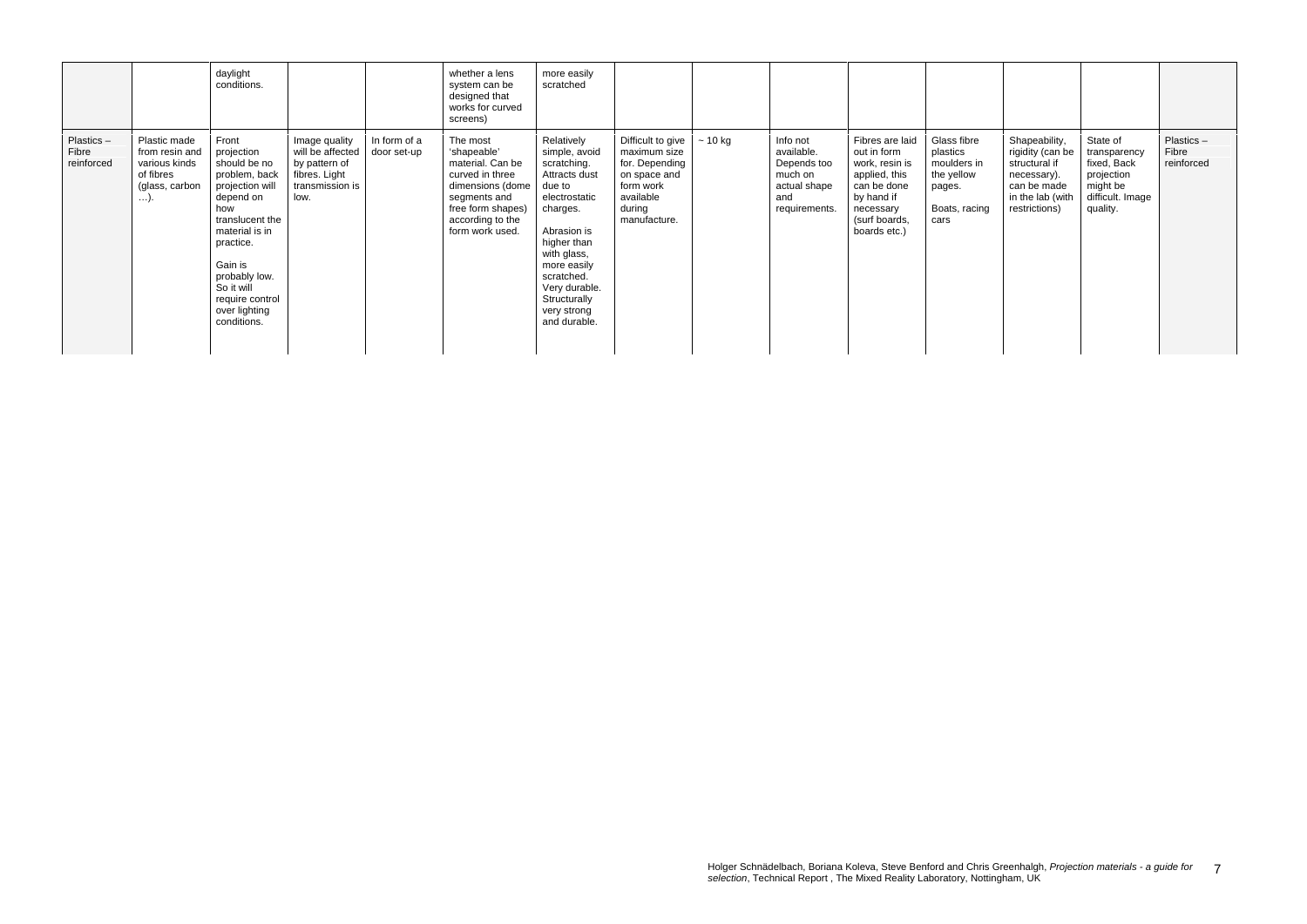# **Flexible materials**

| <b>Materials</b>                                              | Description /<br>Features                                                                                                                              | Projection<br>Requirements qualities                                                                                                                                              | Projection                                                                                                                                                                                                                        | Traversabiliy                                                            | Shapes /<br>Curvature                                                                                                                                                                                                     | Maintenance /<br>Durability                                                                                                                                                                                      | <b>Maximum</b><br><b>Dimension</b>                                                                                                                             | Weight/ $m^2$<br>(at<br>appropriate<br>thickness of<br>each material) | Cost/ $m^2$ VAT Manufacture |                                                                                        | Source                                                                                               | Advantages                                                                                                                                                                                                                  | <b>Disadvantage</b>                                                                                                                                                                    | <b>Materials</b>                            |
|---------------------------------------------------------------|--------------------------------------------------------------------------------------------------------------------------------------------------------|-----------------------------------------------------------------------------------------------------------------------------------------------------------------------------------|-----------------------------------------------------------------------------------------------------------------------------------------------------------------------------------------------------------------------------------|--------------------------------------------------------------------------|---------------------------------------------------------------------------------------------------------------------------------------------------------------------------------------------------------------------------|------------------------------------------------------------------------------------------------------------------------------------------------------------------------------------------------------------------|----------------------------------------------------------------------------------------------------------------------------------------------------------------|-----------------------------------------------------------------------|-----------------------------|----------------------------------------------------------------------------------------|------------------------------------------------------------------------------------------------------|-----------------------------------------------------------------------------------------------------------------------------------------------------------------------------------------------------------------------------|----------------------------------------------------------------------------------------------------------------------------------------------------------------------------------------|---------------------------------------------|
| $PVC -$<br>Professiona<br>I Film and<br>projection<br>screens | Flexible<br>material custom   possible. Front<br>made for<br>projection<br>purposes<br>Different types<br>for front and<br>rear projection.            | Gains up to 2<br>and back<br>projection<br>possible.<br>Viewing angle<br>reduces with<br>higher gains<br><b>Different</b><br>versions for<br>different<br>daylight<br>conditions. | High projection<br>quality. Possible to<br>use in daylight<br>condition but not as on rotating<br>good as rigid<br>projection screens.<br>Light transmission<br>is medium to low.                                                 | In form of a<br>curtain set-up<br>or if mounted<br>frame.                | More or less<br>any shape. Can   simple. Wipe<br>be flexibly<br>curved to create dust due to<br>complex<br>curvatures as<br>part of tensile<br>structure or<br>tents, can also<br>be mounted in<br>rectangular<br>frames. | Relatively<br>clean. Attracts<br>electrostatic<br>charges.<br>Might tear if not<br>handled with<br>care                                                                                                          | Standard sizes<br>up to 3650MM x<br>2740 MM<br>(Stewart)<br>Maximum size<br>13200MM x<br>29200MM<br>(Stewart).<br>Sow together<br>larger sizes if<br>necessary | ~1kg                                                                  | Info not<br>available.      | PVC is treated<br>to allow for<br>different optical<br>qualities.                      | www.dnp.co.uk<br>or<br>www.stewartfil<br>m.com<br>Cinemas.                                           | Optical quality.<br>Relatively light<br>weight.<br>Possibility of<br>curvatures.<br>Sound<br>permeable<br>versions<br>available (front<br>projection).<br>Tensile<br>structures for<br>immersion.<br>Good<br>availability.  | State of<br>transparency<br>fixed.                                                                                                                                                     | Flexible Film<br>Screens                    |
| $PVC -$<br>Table<br>cloths,<br>shower<br>curtains             | Flexible<br>material<br>available in<br>home stores<br>and the like.<br>Different grades   conditions.<br>of transparency<br>and patterns<br>available | Front and back<br>projection<br>possible. Needs above.<br>control over<br>lighting                                                                                                | Image quality is<br>inferior to material<br>Not suitable for<br>daylight<br>applications. Less<br>translucent material<br>compared to what<br>we tested might<br>give better results.<br>Light transmission<br>is medium to high. | In form of a<br>curtain set-up<br>or if mounted<br>on rotating<br>frame  | More or less<br>any shape, can<br>be flexibly<br>curved to create dust due to<br>complex<br>curvatures. Part charges.<br>of tensile<br>structure or<br>tents. Can also<br>be mounted in<br>rectangular<br>frames          | Relatively<br>simple. Wipe<br>clean. Attracts<br>electrostatic<br>Might tear if not<br>handled with<br>care.                                                                                                     | Sizes typically<br>available are<br>2m x 15m (roll).<br>Larger sizes<br>should be<br>possible to find.<br>Sow together.                                        | $-1kg$                                                                | $- E 5$                     | <b>PVC</b><br>manufacture?                                                             | Home stores,<br>DIY stores.<br>Showers. Table<br>cloths.<br>Traversable<br>boundary<br>demonstrator. | Price. Relatively<br>light weight.<br>Curvature<br>possible.<br>Tensile<br>structures for<br>immersion.                                                                                                                     | State of<br>transparency<br>fixed, image<br>quality is not<br>optimised like<br>for professional<br>material                                                                           | $PVC -$<br>Table cloths,<br>shower curtains |
| Fabric-<br>Cotton                                             | Fabric available   Front and rear<br>in home stores<br>and the like<br>(different<br>colours,<br>densities,<br>patterns)                               | projection<br>possible (the<br>denser the<br>material, the<br>less suited it is<br>for back<br>projection).<br>Suitable for<br>some daylight<br>applications                      | Image can be very   In form of a<br>good especially for<br>front projection.<br>Light transmission<br>depends on<br>thickness of<br>material.                                                                                     | curtain set-up<br>or if mounted<br>on rotating<br>frame                  | More or less<br>any shape, can sure the<br>be flexibly<br>curved to create the material<br>complex<br>of tensile<br>structure or<br>tents, can also<br>be mounted in<br>rectangular<br>frames.                            | Wash, make<br>method of fixing   2m x 15m (roll),<br>allows that,<br>curvatures, part difficult to clean<br>while in<br>position.<br>Might tear if not<br>handled with<br>care, will fade in<br>light over time, | Sizes typically<br>available are<br>larger sizes<br>should be<br>possible to find,<br>sow together<br>larger sizes if<br>necessary                             | $~-$ 1 kg                                                             | $-E2$                       | Woven cotton<br>threads<br>presumably,<br>sow together for curtains<br>larger versions | Home stores.<br>Table cloths,<br>.Traversable<br>boundary<br>demonstrator.                           | Price,<br>Lightweight.<br>Curvature<br>possible.<br>Tensile<br>structures for<br>immersion.<br>Availability.<br>Nice unusual<br>optical quality<br>(the image<br>takes on some<br>of the<br>patterning)<br>Tactile quality, | State of<br>transparency<br>fixed, image<br>quality is not<br>optimised like<br>for professional<br>materials, gets<br>dirty quickly and<br>is difficult to<br>clean while<br>mounted. | Fabric-<br>Cotton                           |
| Fabric-<br>Gauze                                              | Light mesh,<br>fabric available<br>in home stores<br>and the<br>like(different<br>colours,<br>densities)                                               | Front and rear<br>projection<br>possible (the<br>denser the<br>material, the<br>less suited it is<br>for hack                                                                     | Image quality is<br>impeded by the<br>semi-transparent<br>state of the<br>material. Overlays<br>what lies behind the<br>screen with what is                                                                                       | In form of a<br>curtain set-up<br>or if mounted<br>on rotating<br>frame. | More or less<br>any shape, can<br>be flexibly<br>curved to create   the material<br>complex<br>Af tensile                                                                                                                 | Wash, make<br>sure the<br>method of fixing   2m x 15m (roll),<br>allows that,<br>curvatures, part difficult to clean<br>while in position                                                                        | Sizes typically<br>available are<br>larger sizes<br>should be<br>possible to find,<br>sow tonether                                                             | ~1kg                                                                  | $-E3$                       | Woven<br>synthetics<br>threads<br>presumably.                                          | Home stores.<br>Curtains etc.                                                                        | Price.<br>Lightweight.<br>Curvature<br>possible.<br>Tensile<br>structures for<br>immersion                                                                                                                                  | State of<br>transparency<br>fixed. Image<br>quality is not<br>optimised like<br>for professional<br>materials                                                                          | Fabric-<br>Gauze                            |